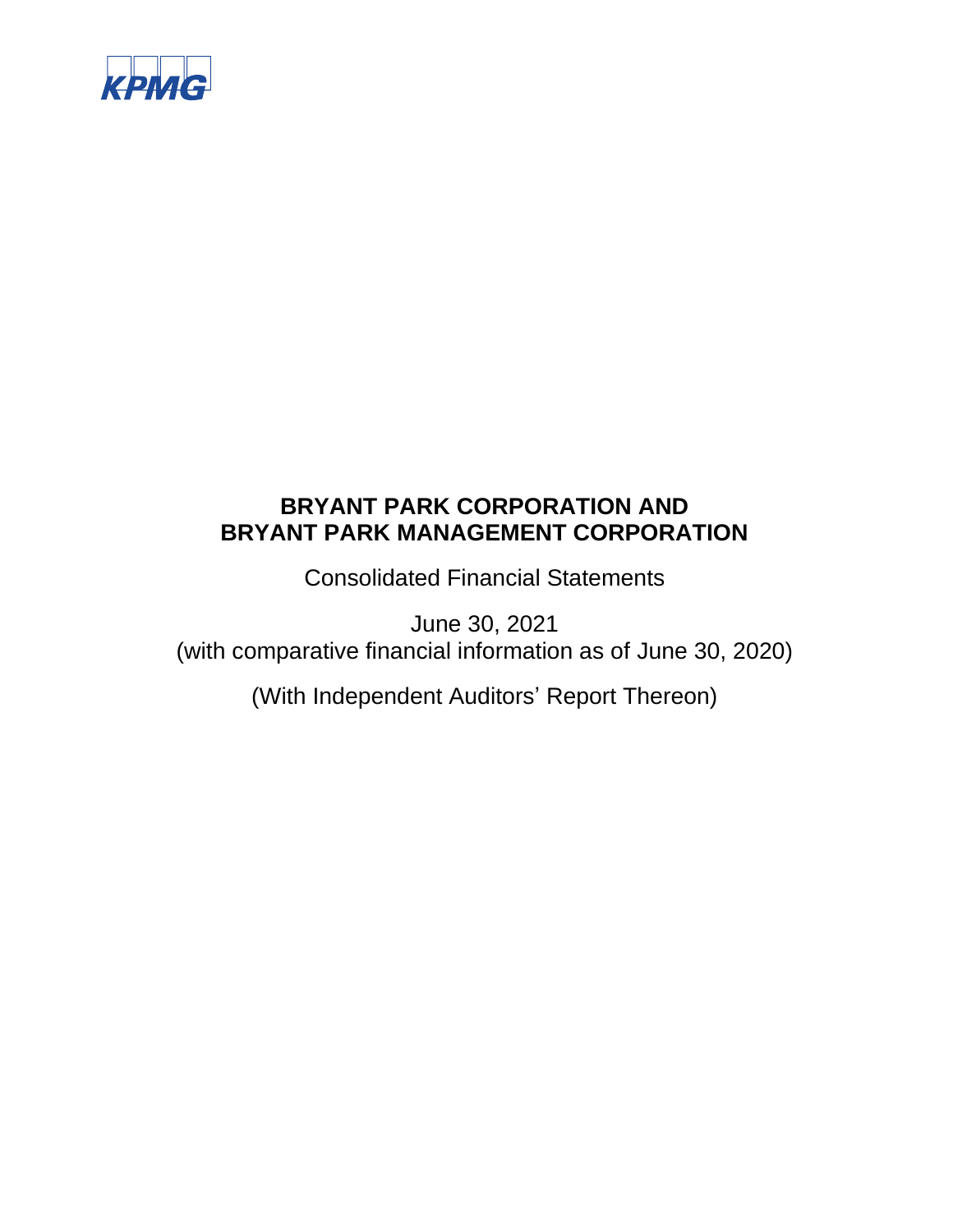

KPMG LLP 345 Park Avenue New York, NY 10154-0102

### **Independent Auditors' Report**

The Boards of Directors Bryant Park Corporation and Bryant Park Management Corporation:

### **Report on the Financial Statements**

We have audited the accompanying consolidated financial statements of Bryant Park Corporation and Bryant Park Management Corporation, which comprise the consolidated balance sheet as of June 30, 2021 and the related consolidated statements of activities, functional expenses, and cash flows for the year then ended, and the related notes to the consolidated financial statements.

### *Management's Responsibility for the Consolidated Financial Statements*

Management is responsible for the preparation and fair presentation of these consolidated financial statements in accordance with U.S. generally accepted accounting principles; this includes the design, implementation, and maintenance of internal control relevant to the preparation and fair presentation of consolidated financial statements that are free from material misstatement, whether due to fraud or error.

### *Auditors' Responsibility*

Our responsibility is to express an opinion on these consolidated financial statements based on our audit. We conducted our audit in accordance with auditing standards generally accepted in the United States of America. Those standards require that we plan and perform the audit to obtain reasonable assurance about whether the consolidated financial statements are free from material misstatement.

An audit involves performing procedures to obtain audit evidence about the amounts and disclosures in the consolidated financial statements. The procedures selected depend on the auditors' judgment, including the assessment of the risks of material misstatement of the consolidated financial statements, whether due to fraud or error. In making those risk assessments, the auditor considers internal control relevant to the entity's preparation and fair presentation of the consolidated financial statements in order to design audit procedures that are appropriate in the circumstances, but not for the purpose of expressing an opinion on the effectiveness of the entity's internal control. Accordingly, we express no such opinion. An audit also includes evaluating the appropriateness of accounting policies used and the reasonableness of significant accounting estimates made by management, as well as evaluating the overall presentation of the consolidated financial statements.

We believe that the audit evidence we have obtained is sufficient and appropriate to provide a basis for our audit opinion.

### *Opinion*

In our opinion, the consolidated financial statements referred to above present fairly, in all material respects, the financial position of Bryant Park Corporation and Bryant Park Management Corporation as of June 30, 2021 and the changes in their net assets and their cash flows for the year then ended, in accordance with U.S. generally accepted accounting principles.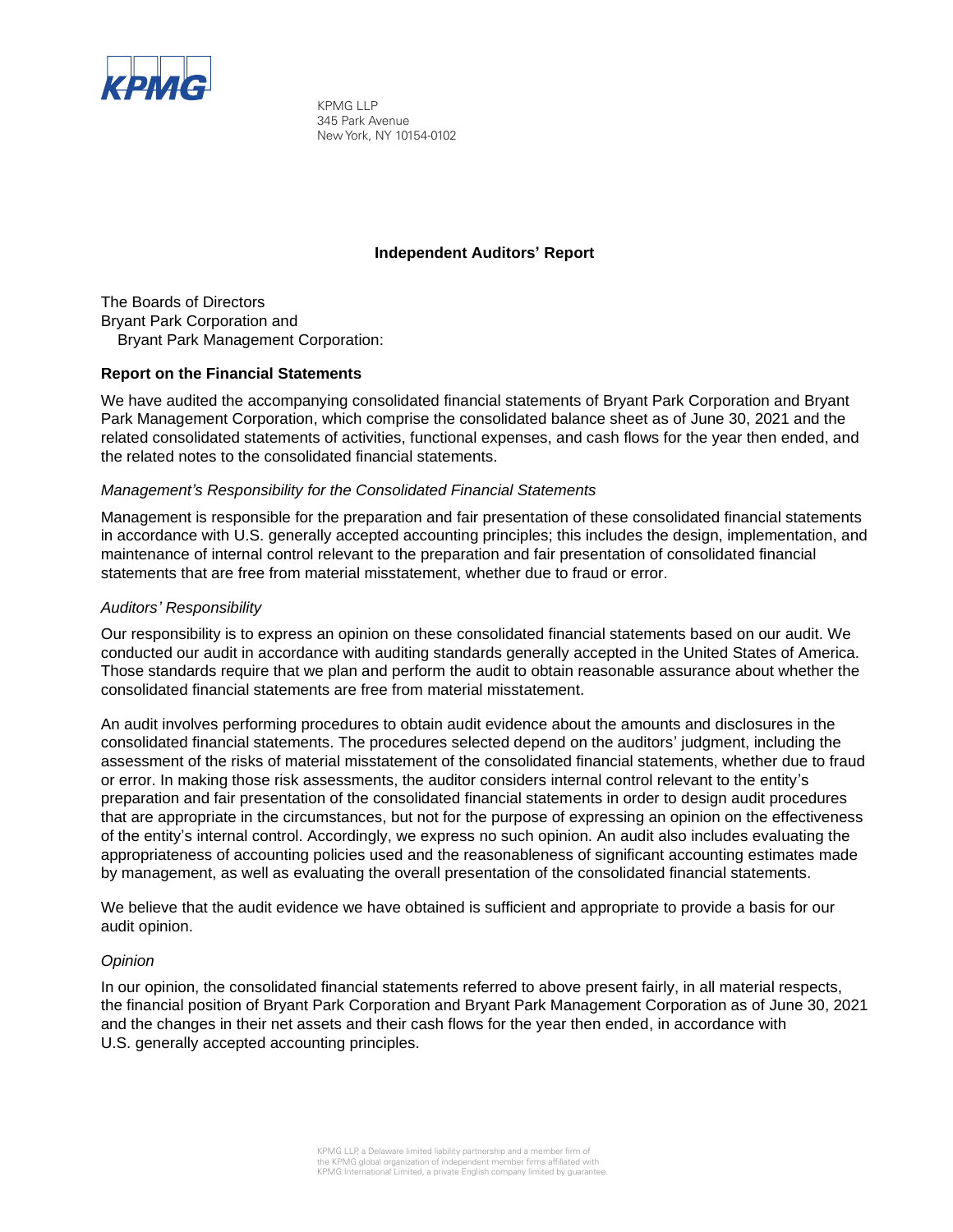

### *Emphasis of Matter*

As discussed in note 2(m) to the consolidated financial statements, in 2021 Bryant Park Corporation and Bryant Park Management Corporation adopted new accounting guidance, Accounting Standards Update (ASU) No. 2016-02, *Leases (Topic 842)*. Our opinion is not modified with respect to their matter.

### **Report on Summarized Comparative Information**

We have previously audited Bryant Park Corporation and Bryant Park Management Corporation's 2020 consolidated financial statements, and we expressed an unmodified audit opinion on those audited consolidated financial statements in our report dated November 23, 2020. In our opinion, the summarized comparative information presented herein as of and for the year ended June 30, 2020 is consistent, in all material respects, with the audited consolidated financial statements from which it has been derived.



November 24, 2021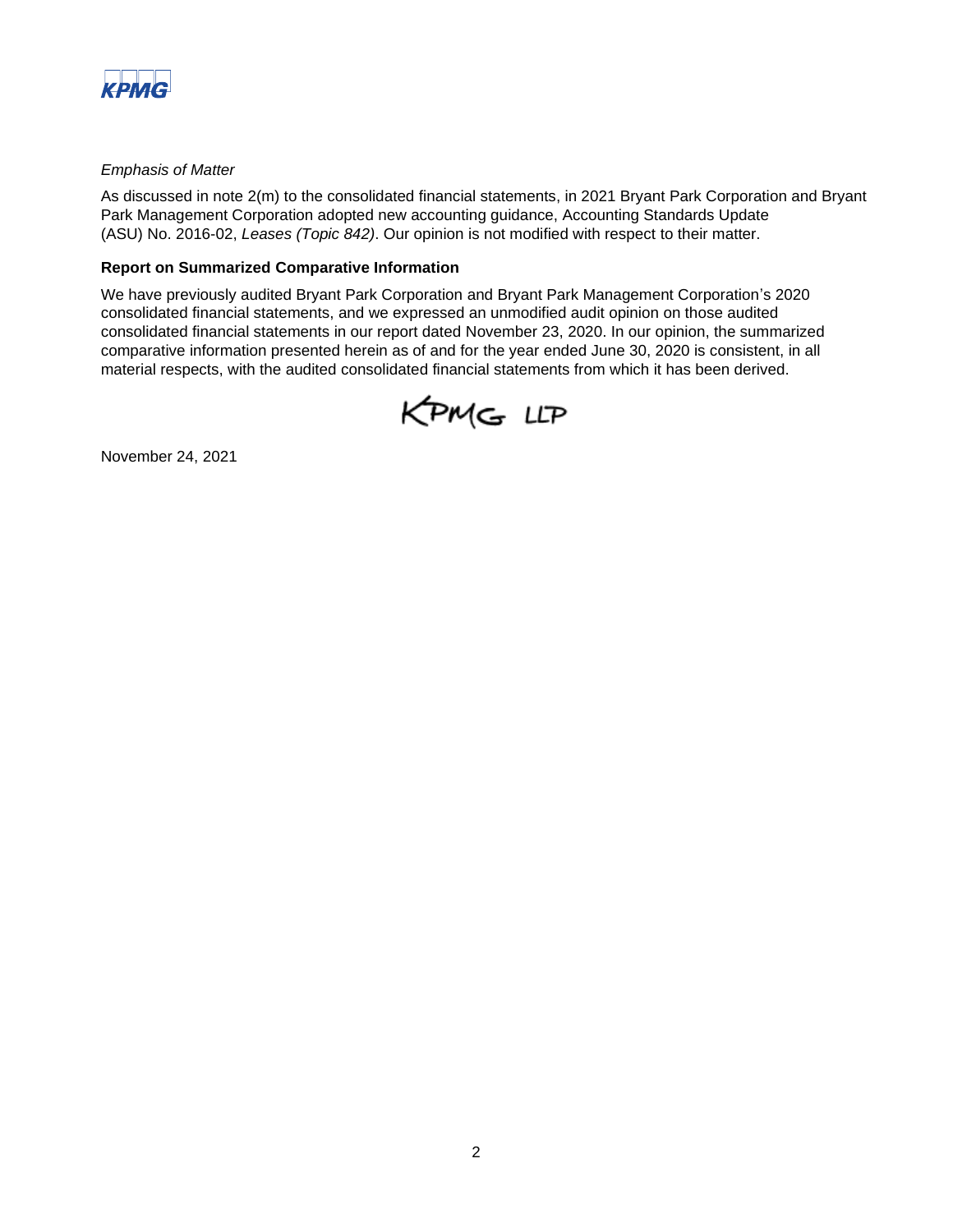#### Consolidated Balance Sheet

### June 30, 2021

(with comparative financial information as of June 30, 2020)

| <b>Assets</b>                                                                                                                                                             | 2021             | 2020      |
|---------------------------------------------------------------------------------------------------------------------------------------------------------------------------|------------------|-----------|
| Cash and cash equivalents (note 11)<br>Accounts receivable, net of allowance for doubtful accounts of<br>\$36,282 and \$289,533 in 2021 and 2020, respectively, and other | \$<br>2,452,298  | 1,365,381 |
| assets (notes 4 and 5)                                                                                                                                                    | 1,002,870        | 1,583,373 |
| Due from related parties (note 10)                                                                                                                                        |                  | 338,499   |
| Restaurant design and construction, net (note 4)                                                                                                                          | 158,257          | 176,876   |
| Property and equipment, net (note 6)                                                                                                                                      | 287,816          | 451,477   |
| Right-of-use assets (notes 2(m) and 8)<br>District improvements, net of accumulated amortization of<br>\$10,009,971 and \$9,463,440 in 2021 and 2020, respectively        | 3,960,068        |           |
| (note 11)                                                                                                                                                                 | 5,409,910        | 5,918,083 |
| <b>Total assets</b>                                                                                                                                                       | \$<br>13,271,219 | 9,833,689 |
| <b>Liabilities and Net Assets</b>                                                                                                                                         |                  |           |
| Liabilities:                                                                                                                                                              |                  |           |
| Accounts payable and accrued expenses (note 8)                                                                                                                            | \$<br>1,039,096  | 1,631,552 |
| Due to related parties (note 10)                                                                                                                                          | 457,930          |           |
| Deferred revenue                                                                                                                                                          | 720,389          | 695,336   |
| Payroll Protection Program SBA loan (note 12)                                                                                                                             | 1,169,878        | 1,156,382 |
| Operating lease liabilities (notes 2(m) and 8)                                                                                                                            | 4,224,761        |           |
| Bank loan (note 11)                                                                                                                                                       | 2,754,549        | 2,785,417 |
| <b>Total liabilities</b>                                                                                                                                                  | 10,366,603       | 6,268,687 |
| Commitments and contingencies (notes 4, 8, and 9)                                                                                                                         |                  |           |
| Net assets:                                                                                                                                                               |                  |           |
| Without donor restrictions                                                                                                                                                | 2,904,616        | 3,565,002 |
| Total net assets                                                                                                                                                          | 2,904,616        | 3,565,002 |
| Total liabilities and net assets                                                                                                                                          | \$<br>13,271,219 | 9,833,689 |
|                                                                                                                                                                           |                  |           |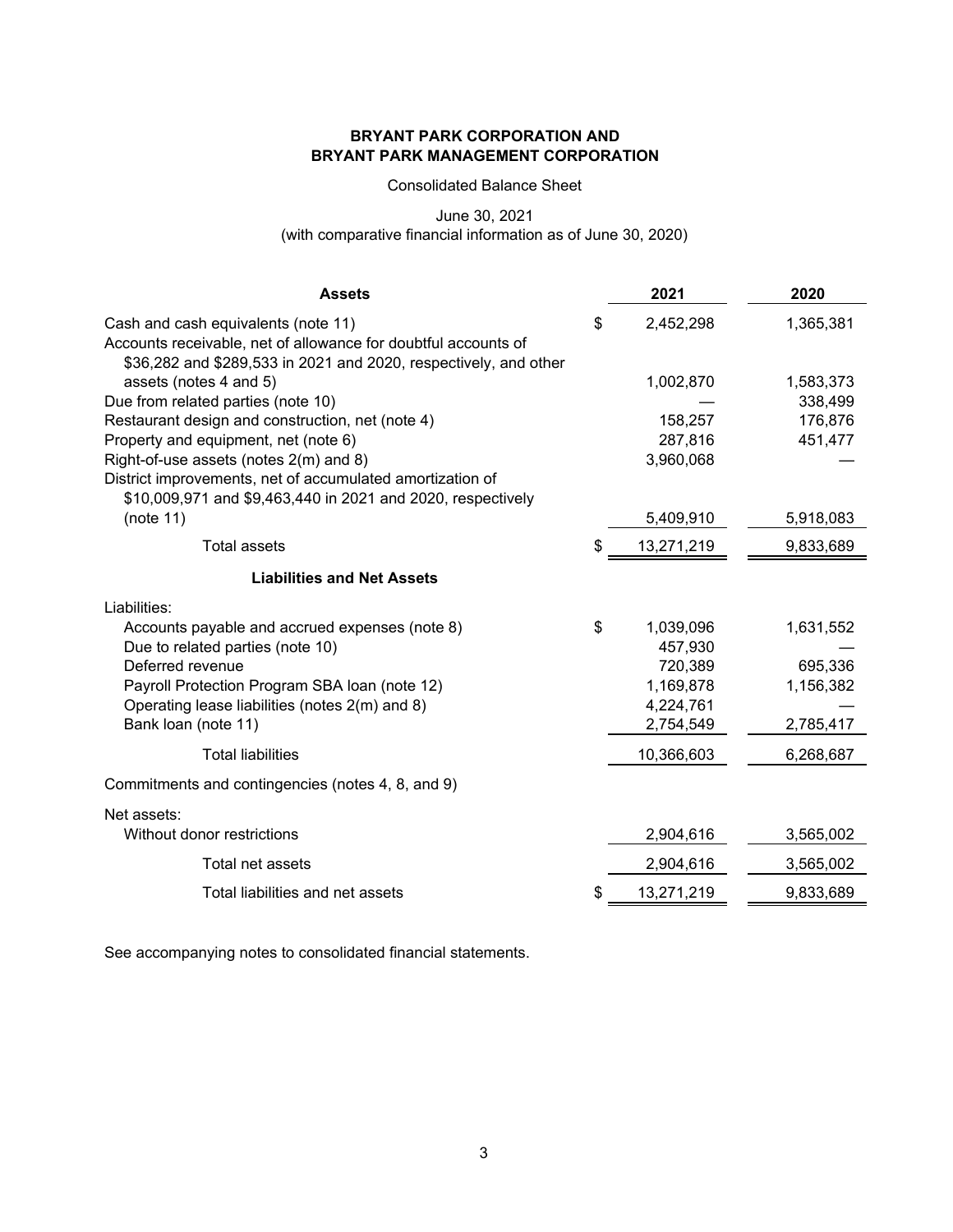Consolidated Statement of Activities

#### Year ended June 30, 2021

(with comparative financial information for the year ended June 30, 2020)

|                                                                      | 2021            | 2020       |
|----------------------------------------------------------------------|-----------------|------------|
| Without donor restrictions:                                          |                 |            |
| Revenue and other support:                                           |                 |            |
| Assessments (note 1(b))                                              | \$<br>2,500,000 | 1,600,000  |
| Winter Village, including sponsorship revenue of \$2,557,603 and     |                 |            |
| \$3,089,841 in 2021 and 2020, respectively (note 5)                  | 8,671,822       | 14,099,358 |
| Other sponsorships and contributions, including contributed services |                 |            |
| of \$154,682 in 2020                                                 | 1,303,145       | 1,694,441  |
| Restaurant rental income (note 4)                                    | 1,209,967       | 2,074,424  |
| Park usage fees, including bartered services of \$335,376 in 2020    | 956,758         | 1,442,568  |
| Concessions                                                          | 1,052,035       | 1,433,608  |
| Interest                                                             | 2,628           | 1,243      |
| Other sources                                                        | 117,656         | 170,308    |
| Total revenue and other support                                      | 15,814,011      | 22,515,950 |
| Expenses:                                                            |                 |            |
| Program services:                                                    |                 |            |
| Capital projects - park                                              | 1,573,733       | 1,558,035  |
| Capital projects - restaurant (note 4)                               | 18,619          | 271,870    |
| Park maintenance                                                     | 1,870,483       | 2,208,564  |
| Security                                                             | 1,301,218       | 1,329,406  |
| Design services                                                      | 581,640         | 943,346    |
| Retail services and promotion                                        | 613,840         | 1,184,809  |
| <b>Public events</b>                                                 | 702,535         | 1,344,521  |
| Winter Village (note 5)                                              | 6,403,898       | 8,810,155  |
| Park programs                                                        | 712,987         | 1,454,098  |
| Carousel                                                             | 280,348         | 349,765    |
| Reading room                                                         | 329,218         | 428,945    |
| Horticulture                                                         | 448,861         | 668,017    |
| Total program services                                               | 14,837,380      | 20,551,531 |
| Supporting services:                                                 |                 |            |
| Management and general                                               | 1,430,290       | 1,393,413  |
| Fundraising                                                          | 206,727         | 171,016    |
| Total supporting services                                            | 1,637,017       | 1,564,429  |
| Total expenses                                                       | 16,474,397      | 22,115,960 |
| (Decrease) increase in net assets without donor restrictions         | (660, 386)      | 399,990    |
| Net assets at beginning of year                                      | 3,565,002       | 3,165,012  |
| Net assets at end of year                                            | \$<br>2,904,616 | 3,565,002  |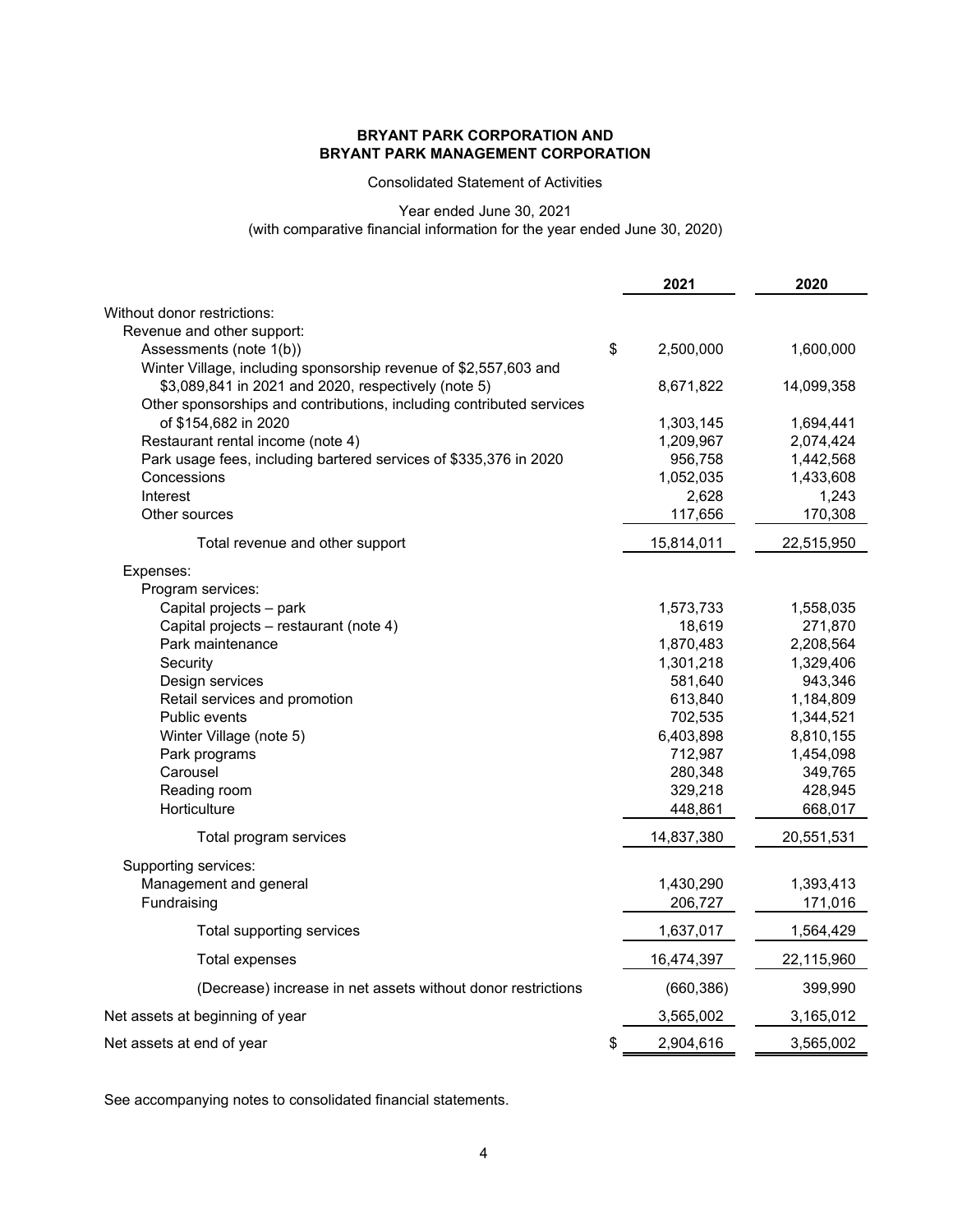Consolidated Statement of Functional Expenses

Year ended June 30, 2021 (with summarized financial information for the year ended June 30, 2020)

|                                                         | Program services |                    |                                                             |                                 |                                                      |                                                      |                                                      |                                   | <b>Supporting services</b>          |                                    |                                    |                   |                                                                    |                        |                                   |                                                      |                                   |                        |                        |
|---------------------------------------------------------|------------------|--------------------|-------------------------------------------------------------|---------------------------------|------------------------------------------------------|------------------------------------------------------|------------------------------------------------------|-----------------------------------|-------------------------------------|------------------------------------|------------------------------------|-------------------|--------------------------------------------------------------------|------------------------|-----------------------------------|------------------------------------------------------|-----------------------------------|------------------------|------------------------|
|                                                         |                  | Capital            | Capital                                                     |                                 |                                                      | Design                                               | Retail                                               |                                   | Winter                              | Park                               |                                    |                   |                                                                    |                        | Management                        |                                                      |                                   | 2021                   | 2020                   |
|                                                         |                  | projects -<br>park | projects -<br>restauran                                     | Park<br>maintenance             | Security                                             | services                                             | services and<br>promotion                            | Public<br>events                  | Village                             | programs                           | Carousel                           | Reading<br>room   | Horticulture                                                       | Total                  | and<br>general                    | Fundraising                                          | Total                             | Total                  | <b>Total</b>           |
| Salaries<br>Pavroll taxes and benefits                  |                  | 454.562<br>82.001  | $\overline{\phantom{a}}$<br>$\overline{\phantom{a}}$        | 1,043,486<br>437.653            | 760.194<br>275.287                                   | 363,978<br>87.409                                    | 217,343<br>43.91                                     | 204,255<br>31,360                 | .191,985<br>64.562                  | 278,871<br>58.931                  | 152,190<br>47.867                  | 166,857<br>54.840 | 190,588<br>53.985                                                  | 5,024,309<br>1.237.814 | 876.027<br>105.657                | 122,122<br>20.846                                    | 998,149<br>126.503                | 6,022,458<br>1.364.317 | 7,319,175<br>1,647,873 |
| Total salaries and related expenses                     |                  | 536,563            | $\overline{\phantom{a}}$                                    | ,481,139                        | 1,035,481                                            | 451,387                                              | 261,262                                              | 235,615                           | 1,256,547                           | 337,802                            | 200,057                            | 221,697           | 244.573                                                            | 6,262,123              | 981,684                           | 142,968                                              | 1,124,652                         | 386,775                | 8,967,048              |
| Contracted services (note 2(o))<br>Accounting and legal |                  | 55,077             | $\overline{\phantom{a}}$<br>$\overline{\phantom{a}}$        | 8,024                           | 60,631<br>1,786                                      | 98<br>$\overline{\phantom{a}}$                       | 212,153                                              | 238,321<br>1,400                  | 2,696,539<br>4,800                  | 31.624<br>$\overline{\phantom{a}}$ | 1.535<br>$\sim$                    | 21,973<br>$\sim$  | 149,719<br>$\overline{\phantom{a}}$                                | 3,467,670<br>16,010    | 59,616<br>72.128                  | 41.577<br>$\overline{\phantom{a}}$                   | 101,193<br>72,128                 | 3,568,863<br>88,138    | 6,062,531<br>111,695   |
| General liability insurance<br>Occupancy                |                  | 72,935<br>191,160  | $\overline{\phantom{a}}$<br>$\hspace{0.1mm}-\hspace{0.1mm}$ | 167.429<br>49,165               | 121,974<br>52,097                                    | 58,401<br>68,931                                     | 54,468<br>73,347                                     | 33,598<br>150,673                 | 286,576<br>44.974                   | 44.745<br>123,730                  | 24,419<br>43,267                   | 26,773<br>50,948  | 30,580<br>19,898                                                   | 921,898<br>868,190     | 149,462<br>98,702                 | $\overline{\phantom{0}}$<br>21,028                   | 149,462<br>119,730                | 1,071,360<br>987,920   | 1,009,446<br>1,091,091 |
| Supplies<br>Telephone                                   |                  | 8,975<br>5.287     | $\hspace{0.1mm}-\hspace{0.1mm}$<br>$\overline{\phantom{a}}$ | 108,355<br>2,090                | 3,954<br>1,798                                       | 639<br>2,154                                         | 556<br>2,969                                         | 9,685<br>3,095                    | 72,683<br>5,218                     | 9,127<br>4,556                     | 2,666<br>2,386                     | 1,246<br>2,757    | 178<br>1,795                                                       | 218,064<br>34,105      | 8,586<br>4,036                    | 184<br>946                                           | 8,770<br>4,982                    | 226,834<br>39,087      | 317,342<br>103,110     |
| Equipment<br>Repairs and maintenance                    |                  | 31.280             | $\overline{\phantom{a}}$<br>$\overline{\phantom{a}}$        | 1,534<br>1,458                  | 9,050<br>108                                         | $\overline{\phantom{a}}$<br>$\overline{\phantom{a}}$ | $\overline{\phantom{a}}$<br>$\overline{\phantom{a}}$ | 14,485<br>172                     | 1,625,190<br>210,642                | 2,160<br>52,365                    | $\sim$<br>1.879                    | 353<br>$\sim$     | $\hspace{0.1mm}-\hspace{0.1mm}$<br>$\hspace{0.1mm}-\hspace{0.1mm}$ | 1,652,772<br>297,904   | 3,372                             | $\overline{\phantom{a}}$<br>$\overline{\phantom{a}}$ | $\overline{\phantom{a}}$<br>3,372 | 652,772<br>301,276     | 2,454,454<br>506,580   |
| Uniforms<br>Travel and entertainment                    |                  |                    | $\overline{\phantom{a}}$<br>$\overline{\phantom{a}}$        | 49,967<br>87                    | 11,053<br>53                                         | $\overline{\phantom{a}}$<br>$\overline{\phantom{a}}$ | $\overline{\phantom{a}}$<br>723                      | 265<br>1,314                      | 11,021<br>13.591                    | 1,419<br>1.093                     | 146<br>1.167                       | 54<br>744         | 2,086<br>$\hspace{0.1mm}-\hspace{0.1mm}$                           | 76,014<br>19,063       | $\overline{\phantom{a}}$<br>2.924 | $\overline{\phantom{a}}$<br>$\overline{\phantom{a}}$ | $\overline{\phantom{a}}$<br>2,924 | 76,014<br>21,987       | 48,209<br>94,698       |
| Depreciation and amortization<br>Interest and fees      |                  | 546,53<br>120.60   | 18,619<br>$\overline{\phantom{a}}$                          | 891<br>$\overline{\phantom{a}}$ | $\overline{\phantom{a}}$<br>$\overline{\phantom{a}}$ | $\overline{\phantom{a}}$                             | $\overline{\phantom{a}}$<br>-                        | 6,361<br>$\overline{\phantom{a}}$ | 127,201<br>$\overline{\phantom{a}}$ | 98,093<br>$\overline{\phantom{a}}$ | $\overline{\phantom{a}}$<br>$\sim$ |                   | $\hspace{0.1mm}-\hspace{0.1mm}$<br>$\overline{\phantom{a}}$        | 797,696<br>120.60      | 1,580<br>13,496                   | $\overline{\phantom{a}}$<br>$\overline{\phantom{a}}$ | 1,580<br>13.496                   | 799,276<br>134.097     | 812.451<br>124.304     |
| Miscellaneous<br>Total, year ended June 30, 2021        |                  | 5,030<br>1,573,733 | 18.619                                                      | 344<br>1.870.483                | 3.233<br>1.301.218                                   | 581,640                                              | 8.362<br>613,840                                     | 7,551<br>702.535                  | 48,916<br>6,403,898                 | 6.273<br>712.987                   | 2,826<br>280,348                   | 2,673<br>329.218  | 32<br>448.86                                                       | 85,270<br>14.837.380   | 34.704<br>1.430.290               | 206.727                                              | 34,728<br>1.637.017               | 119,998<br>16.474.397  | 413,001                |
| Total, year ended June 30, 2020                         |                  | 1,558,035          | 271.870                                                     | 2,208,564                       | 1.329.406                                            | 943,346                                              | 1,184,809                                            | 1,344,521                         | 8,810,155                           | 1.454.098                          | 349.765                            | 428,945           | 668.01                                                             | 20,551,531             | 1,393,413                         | 171,016                                              | 1.564.429                         |                        | 22,115,960             |

5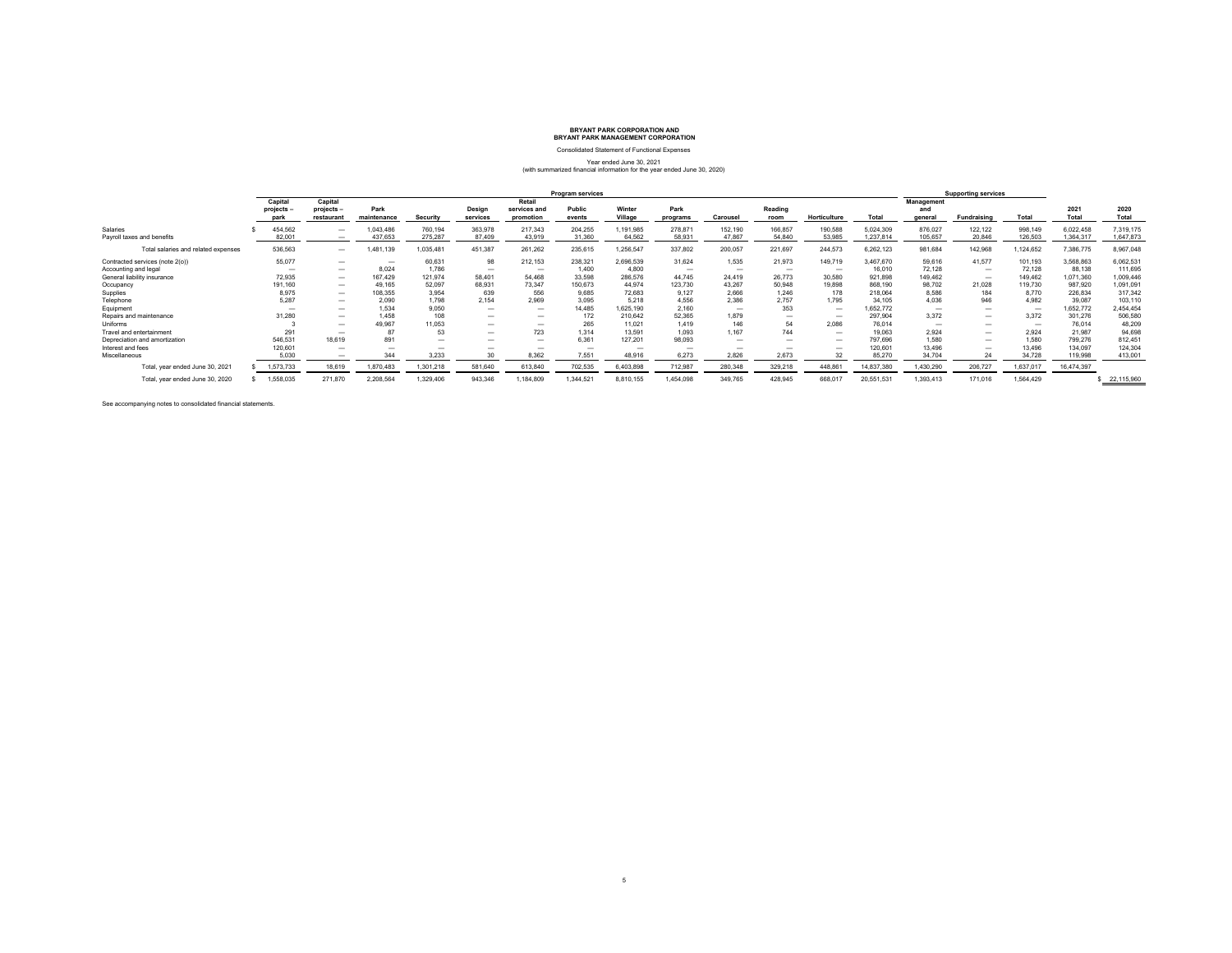Consolidated Statement of Cash Flows

### Year ended June 30, 2021

(with comparative financial information for the year ended June 30, 2020)

|                                                                          | 2021             | 2020          |
|--------------------------------------------------------------------------|------------------|---------------|
| Cash flows from operating activities:                                    |                  |               |
| (Decrease) increase in net assets                                        | \$<br>(660, 386) | 399,990       |
| Adjustments to reconcile (decrease) increase in net assets to            |                  |               |
| net cash provided by (used in) operating activities:                     |                  |               |
| Depreciation and amortization                                            | 799,276          | 812,451       |
| Net impact on operating leases                                           | 264,693          |               |
| Changes in operating assets and liabilities:                             |                  |               |
| Accounts receivable and other assets                                     | 580,503          | (1,028,790)   |
| Due from related parties                                                 | 338,499          | 314,041       |
| Accounts payable and accrued expenses                                    | (592, 456)       | 298,494       |
| Due to related parties                                                   | 457,930          |               |
| Deferred revenue                                                         | 25,053           | (1, 119, 062) |
| Accrued interest on Payroll Protection Program SBA loan                  | 13,496           |               |
| Net cash provided by (used in) operating activities                      | 1,226,608        | (322, 876)    |
| Cash flows from investing activities:                                    |                  |               |
| Acquisition of property and equipment                                    | (70, 465)        | (213, 303)    |
| Acquisition of district improvements                                     | (38, 358)        | (157, 657)    |
| Net cash used in investing activities                                    | (108, 823)       | (370, 960)    |
| Cash flows from financing activity:                                      |                  |               |
| Proceeds from Payroll Protection Program SBA loan                        |                  | 1,156,382     |
| Repayments on bank loan                                                  | (30, 868)        | (150, 972)    |
|                                                                          |                  |               |
| Net cash (used in) provided by financing activity                        | (30, 868)        | 1,005,410     |
| Increase in cash and cash equivalents                                    | 1,086,917        | 311,574       |
| Cash and cash equivalents at beginning of year                           | 1,365,381        | 1,053,807     |
| Cash and cash equivalents at end of year                                 | \$<br>2,452,298  | 1,365,381     |
| Supplemental cash flow disclosure:                                       |                  |               |
| Interest paid during the year                                            | \$<br>80,122     | 104,554       |
| Right-of-use assets obtained in exchange for operating lease liabilities | 4,574,843        |               |
| Deferred rent liability included in operating lease right-of-use assets  | (370, 469)       |               |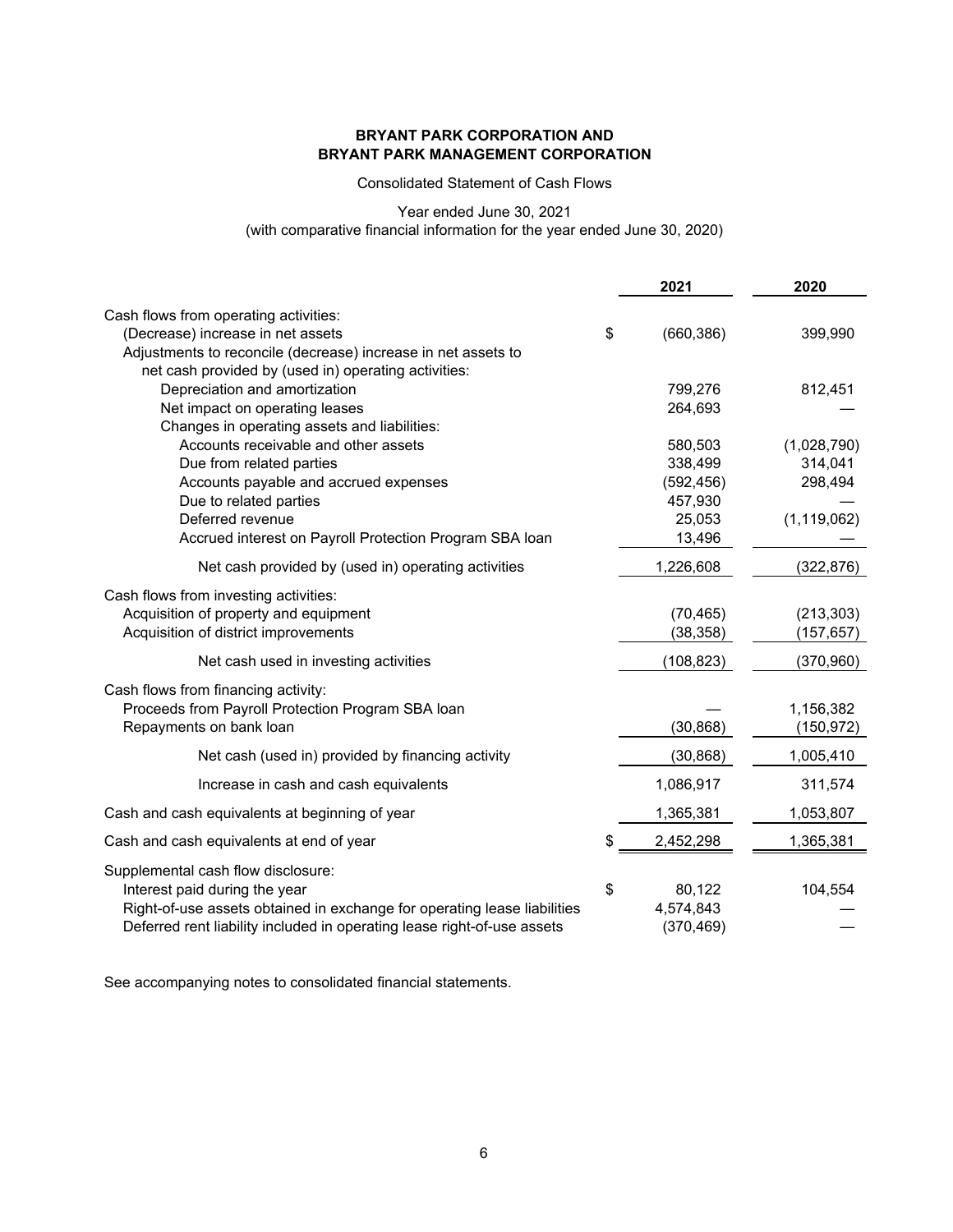Notes to Consolidated Financial Statements

June 30, 2021 (with comparative financial information as of June 30, 2020)

### **(1) Description of Organizations**

### *(a) Bryant Park Corporation (BPC)*

BPC is a not-for-profit entity, which was organized as Bryant Park Restoration Corporation to promote the restoration, maintenance, and utilization of Bryant Park in association with The New York Public Library, Astor, Lenox and Tilden Foundations (the Library) and the New York City Department of Parks and Recreation (the City). In November 2006, the name of the corporation was changed to Bryant Park Corporation. BPC provides numerous and varied free public programs, services and capital improvements within Bryant Park and the Bryant Park Business Improvement District (the District).

On July 29, 1985, BPC, the Library, and the City entered into lease and license agreements (the Agreements) under which responsibility for managing Bryant Park was transferred from the City to BPC. Under the Agreements, BPC assumed responsibility for the operation and maintenance of Bryant Park, including improvements, special events and concessions, under the supervision of the City, while obtaining the right to develop commercial restaurant facilities, under a 35-year lease of the terrace, behind the New York Public Library in Bryant Park (note 4). Sponsorships, fees from concession facilities and special events, in addition to contributions from Bryant Park Management Corporation (below), provide additional revenues to BPC. A license agreement, dated June 8, 2018, between BPC and the City extends the operation and maintenance of Bryant Park by BPC for 10 years with the option for two additional 5-year periods, by mutual agreement, commencing July 19, 2018.

### *(b) Bryant Park Management Corporation (BPMC)*

BPMC is a not-for-profit entity organized in 1983, in cooperation with the City, by property owners, tenants, and city officials with an interest in the District. BPMC is a District Management Association organized to promote and support the District and to execute a plan, approved by the Board of Estimate of the City of New York, for providing supplemental services to Bryant Park and to the public spaces surrounding Bryant Park.

The property owners and tenants within the District have agreed to fund the approved activities of BPC through assessments levied against real property located within the District and collected by the City. The maximum assessment and use of the funds are approved annually by BPMC. Such amount shall not exceed 3% of the total general city taxes levied in that year against the taxable real property in the District. Assessments of \$2,500,000 and \$1,600,000 were remitted to BPMC, which transferred such funds to BPC, to be used in operations for each of the years ended June 30, 2021 and 2020, respectively.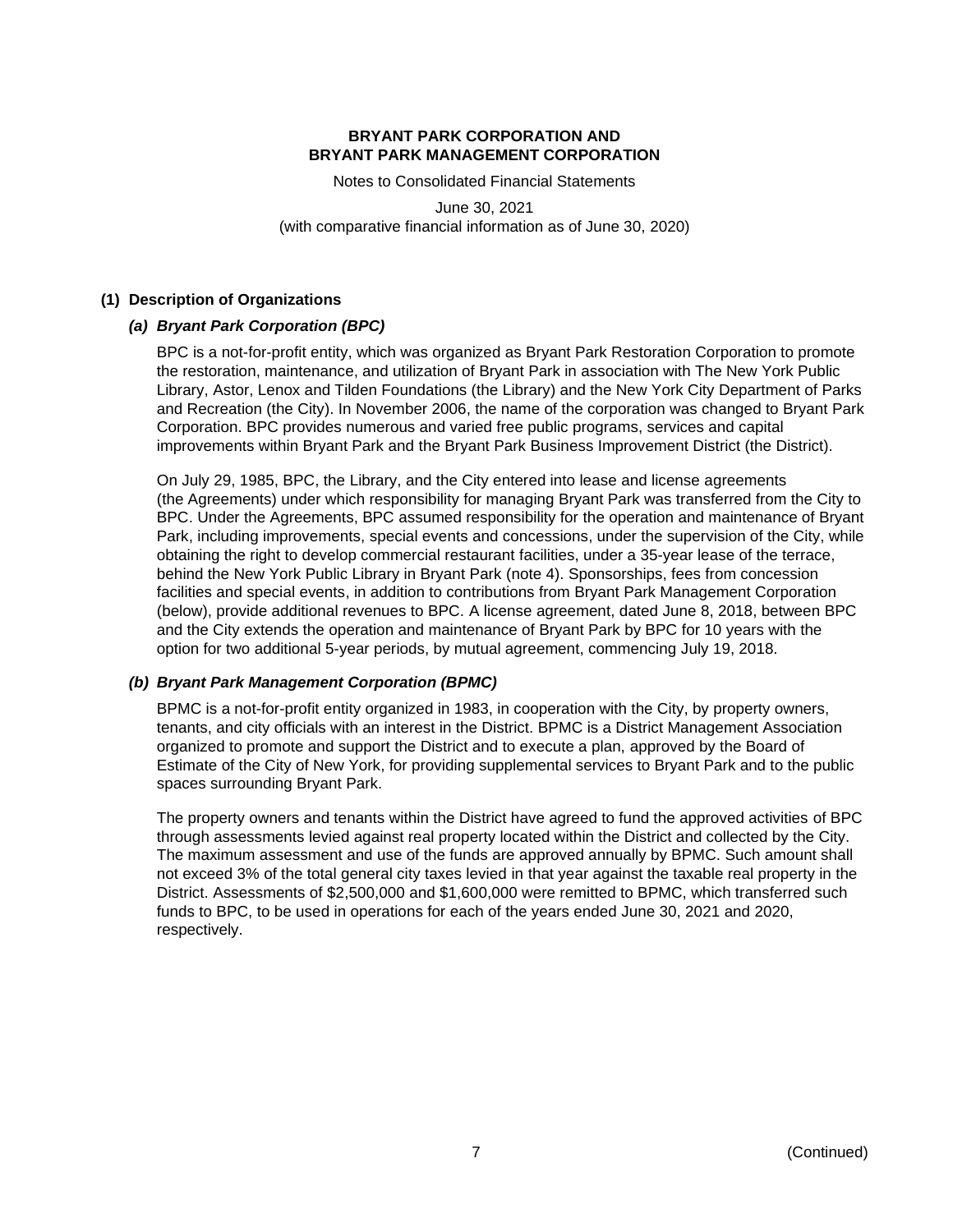Notes to Consolidated Financial Statements

June 30, 2021 (with comparative financial information as of June 30, 2020)

BPC and BPMC (the Organizations) are exempt from federal income taxes under Section 501(a) of the Internal Revenue Code as organizations described in Section 501(c)(3) and, accordingly, are not subject to income taxes except to the extent they have taxable income from activities that are not related to their exempt purposes. However, under Section 512(a)(7) of the Code, enacted as part of the Tax Cut and Jobs Act of 2017, the Organizations were required to increase unrelated business taxable income for any amount expended for certain qualified transportation fringe benefits after December 31, 2017. BPC incurred an unrelated business tax liability of \$35,190 for the two years ended June 30, 2019. The Taxpayer Certainty and Disaster Tax Relief Act of 2019, signed into law on December 20, 2019, retroactively repealed Section 512(a)(7) of the Code. The refund of \$35,190 due to the Organizations upon the repeal is included in other revenue in the statement of activities for the year ended June 30, 2020. The Organizations recognize the effect of income tax positions only if those positions are more likely than not of being sustained. No provision for income taxes, other than the tax on qualified travel fringes, was required for fiscal 2021 or 2020.

### **(2) Summary of Significant Accounting Policies**

### *(a) Consolidated Financial Statements*

In view of the similarity of their objectives and their close financial and organizational relationships, including common management and overlapping boards of directors, consolidated financial statements for the Organizations are prepared. Intercompany accounts and transactions have been eliminated in the preparation of the consolidated financial statements.

# *(b) Basis of Accounting*

The accompanying consolidated financial statements of the Organizations have been prepared on the accrual basis.

### *(c) Basis of Presentation*

The Organizations' net assets and revenues, gains, and losses are classified based on the existence or absence of donor-imposed restrictions. Accordingly, net assets and changes therein are classified and reported as either with or without donor restrictions. Net assets without donor restrictions are those that are not subject to donor-imposed stipulations. The Organizations have received no restricted contributions, therefore, has no net assets with donor restrictions as of and for the years ended June 30, 2021 and 2020.

Revenues are reported as an increase in net assets without donor restrictions unless their use is limited by donor-imposed restrictions. Expenses are reported as decreases in net assets without donor restrictions. Gains and losses on investments and other assets or liabilities are reported as increases or decreases in net assets without donor restrictions unless their use is restricted by explicit donor stipulation or by law. Expirations of restrictions on net assets, if any (i.e., the donor-stipulated purpose has been fulfilled and/or the stipulated time period has elapsed), are reclassified from net assets with donor restrictions to net assets without donor restrictions in the statement of activities.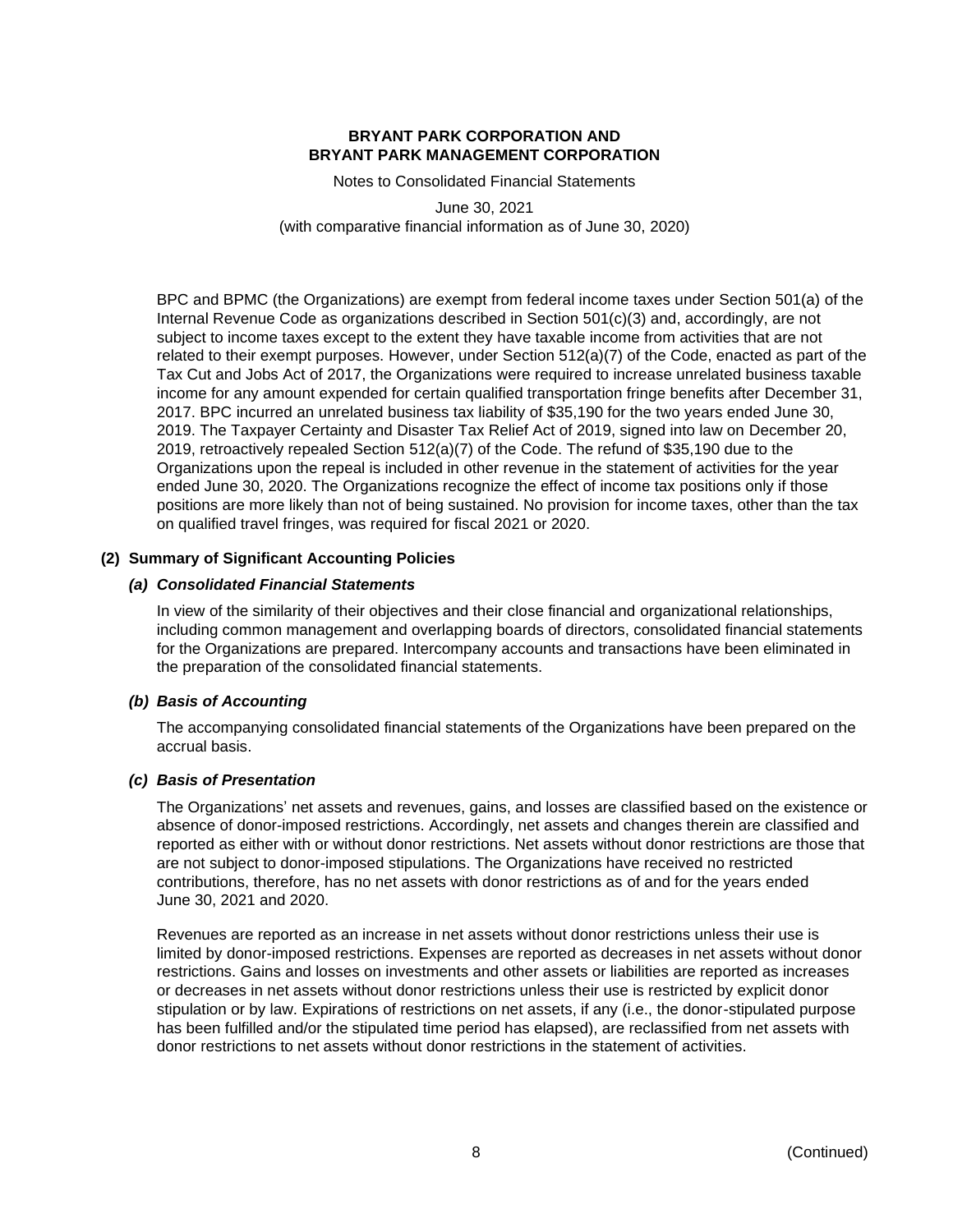Notes to Consolidated Financial Statements

June 30, 2021 (with comparative financial information as of June 30, 2020)

### *(d) Cash Equivalents*

The Organizations consider money market funds and certificates of deposit with an original maturity of three months or less to be cash equivalents.

Cash balances are insured by the Federal Deposit Insurance Corporation (FDIC) up to \$250,000 per bank. BPC had cash balances at June 30, 2021 and 2020 that exceeded the balance insured by the FDIC in the amount of \$1,700,426 and \$870,711, respectively.

#### *(e) District Improvements*

District improvements are capitalized as costs are incurred on the basis that these improvements provide a future economic benefit to the District and its property owners.

Capitalized district improvements are amortized on a straight-line basis over a 20-year period.

#### *(f) Contributions*

Contributions, which include unconditional promises to give, as applicable, are recognized at fair value as revenue in the period received. Gifts of cash and other assets are reported as restricted support if they are received with donor stipulations that limit the use of the donated assets.

### *(g) Contributed Services*

Contributed services are recognized as revenue and expense in the period received at the fair value of those services.

### *(h) Deferred Revenue*

Contracts for use of Bryant Park require payment of park usage fees prior to the actual date of use. Such advance payments are deferred until their recognition in revenue on the date of use.

Sponsorships are considered exchange transactions under which sponsors receive benefits and are, therefore, recorded as revenue when earned. Amounts received in advance are deferred until earned.

### *(i) Comparative Financial Information*

The accompanying consolidated financial statements include certain prior year summarized information. With respect to the consolidated statement of functional expenses, information from the prior year is presented in the aggregate and not presented by function. Accordingly, such information should be read in conjunction with the Organizations' prior year consolidated financial statements from which the summarized information was derived.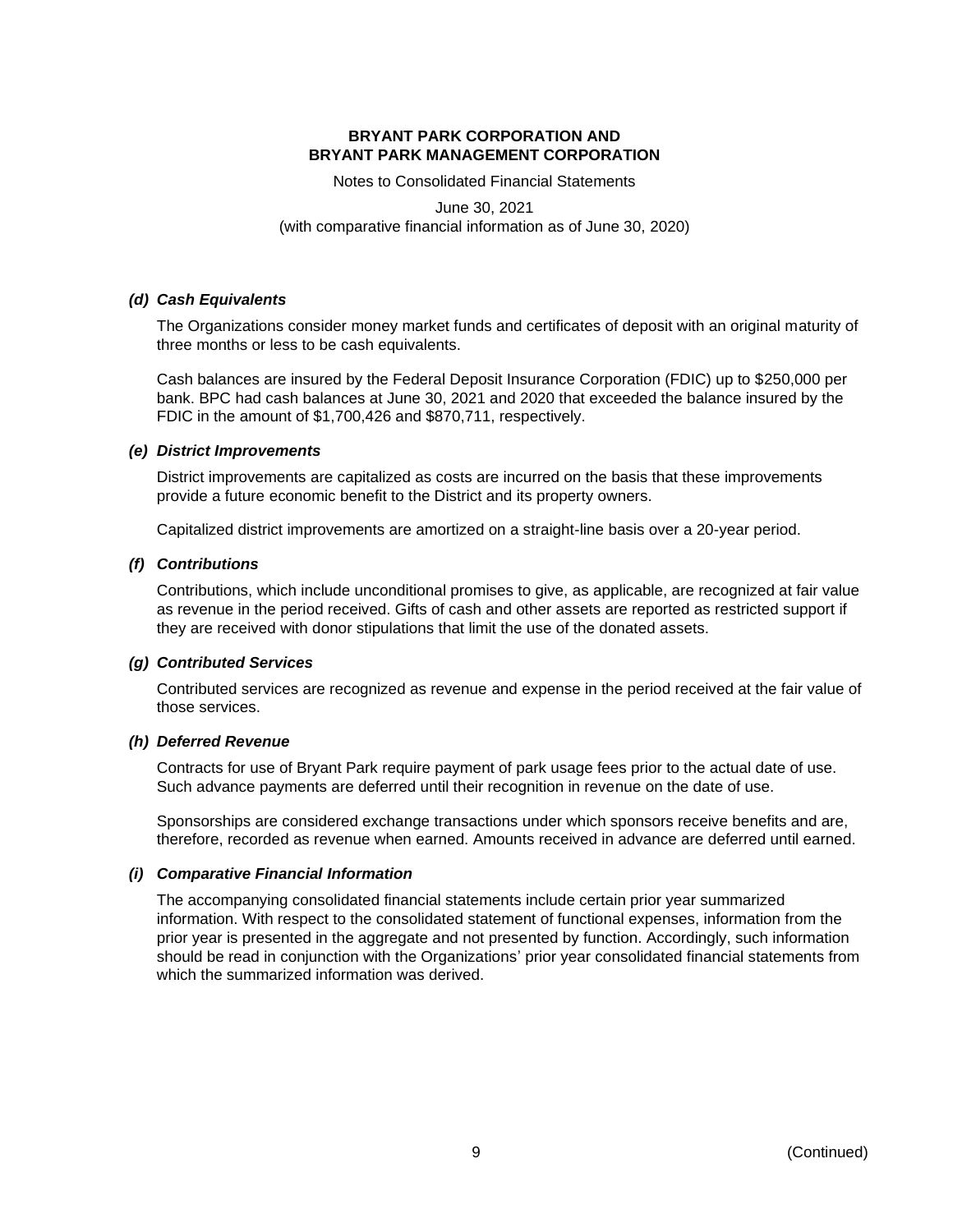Notes to Consolidated Financial Statements

June 30, 2021 (with comparative financial information as of June 30, 2020)

# *(j) Functional Allocation of Expenses*

The costs of providing programs and other activities have been summarized by program and supporting services benefited in the consolidated statements of activities and functional expenses. Accordingly, certain costs have been allocated among the programs and supporting services. Supporting services include the salaries of the Organizations' president/executive director, the administrative office clerical staff, and the finance and accounting staff which includes the information technology, payroll and human resource functions. Costs allocated amongst programs and supporting services include; general liability insurance which is allocated based on payroll, as well as, rent, office supplies and equipment and telephone which are allocated based on square footage occupied by each program's or supporting service's employees.

### *(k) Fair Value Measurements*

Fair value is defined as the exchange price that would be received for an asset or paid to transfer a liability (an exit price) in the principal or most advantageous market for the asset or liability in an orderly transaction between market participants on the measurement date. The three levels of the fair value hierarchy are:

- Level 1: Inputs that reflect unadjusted quoted prices in active markets for identical assets or liabilities that a reporting entity has the ability to access at the measurement date.
- Level 2: Inputs other than quoted prices that are observable for the asset or liability either directly or indirectly.
- Level 3: Inputs that are unobservable.

### *(l) Use of Estimates*

The preparation of consolidated financial statements in conformity with U.S. generally accepted accounting principles requires management to make estimates and assumptions that affect the reported amounts of assets and liabilities and disclosure of contingent assets and liabilities at the date of the consolidated financial statements and the reported amounts of revenues and expenses during the reporting period. Actual results could differ from those estimates. Estimates include the allocation of functional expenses, the allocation of payroll, insurance, and occupancy expenses between the Organizations and 34th Street Partnership, Inc. (the Partnership), with which they share common management and office space, as well as the collectability of accounts receivable and amortization of district improvements.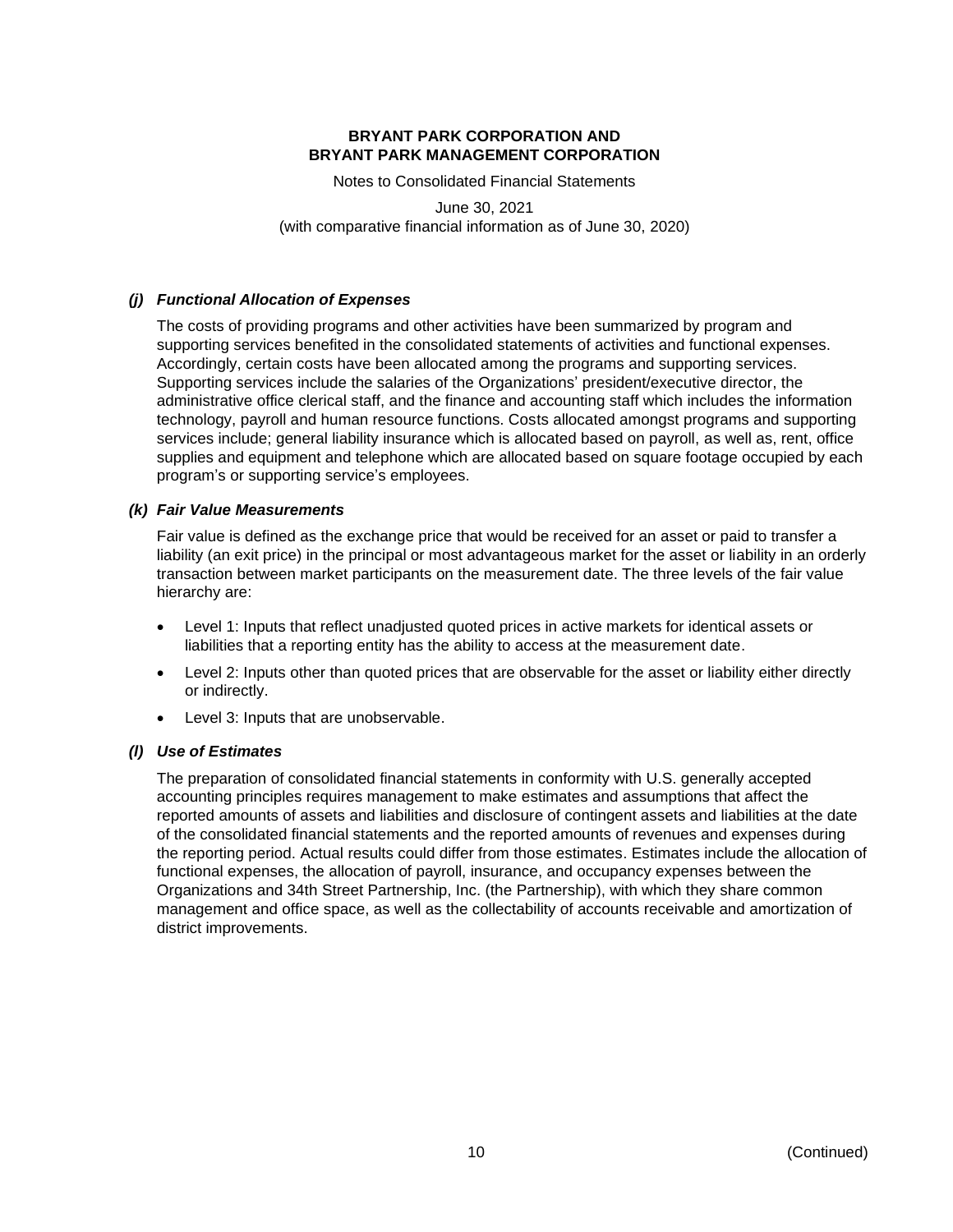Notes to Consolidated Financial Statements

June 30, 2021 (with comparative financial information as of June 30, 2020)

### *(m) Accounting Standards*

Accounting Standards Update (ASU) No. 2016-02, *Leases (Topic 842)* as amended by ASU No. 2020-05, *Revenue from Contracts with Customers (Topic 606) and Leases (Topic 842) Effective Dates for Certain Entities:* This guidance, adopted early by the Organizations and effective for their fiscal year ending June 30, 2021, requires a lessee to recognize a right-of-use asset and a lease liability, initially measured at the present value of the lease payments on the consolidated balance sheet and disclosing key information about leasing arrangements. The Organizations adopted this ASU using the modified retrospective transition approach and the effective date method. As such, the Organizations are not required to adjust comparative periods or provide comparative period disclosures. The Organizations also elected to use the transition package of practical expedients and short-term lease exemption. Similarly, the Partnership elected to use a risk-free rate, the interest rate for treasury bills of a duration similar to the lease term, as the discount rate. The Organizations' right-of-use assets and operating lease liabilities for operating leases, at adoption of the new standard, on July 1, 2020, were \$4,574,843 and \$5,047,983, respectively.

### *(n) Revenue Recognition*

Assessments, paid by the City to BPMC in equal semi-annual installments, are recognized as revenue ratably throughout the year. Sponsorships, whether received in lump-sum or installments, are recognized as revenue ratably over the duration of the program or programs being sponsored. Contributed services are recognized as revenue when the services are provided. Contributed services, totaling \$154,682 are included in contract services, within the benefited program service, on the consolidated statement of functional expenses for the year ended June 30, 2020. Restaurant rent and concession royalties are received and recognized as revenue ratably throughout the year. Park usage fees are recognized as revenue on the date of the related event or activation, however bartered services, in payment for such fees, are recognized as revenue when the services are provided. Bartered services totaling \$335,376 are included in contract services, within the benefited program service, on the consolidated statement of functional expenses for the year ended June 30, 2020.

### **(3) Availability and Liquidity**

At June 30, 2021 and 2020, the Organizations' financial assets consisted of the following:

|                                            |   | 2021      | 2020      |
|--------------------------------------------|---|-----------|-----------|
| Cash and cash equivalents                  | S | 2,452,298 | 1,365,379 |
| Accounts receivable (net)                  |   | 555,882   | 1,146,080 |
| Due from related parties                   |   |           | 338,499   |
| Financial assets available to meet general |   |           |           |
| expenditures over the next twelve months   |   | 3,008,180 | 2,849,958 |

General expenditures include operating expenses, the cost of district improvements and other capital costs.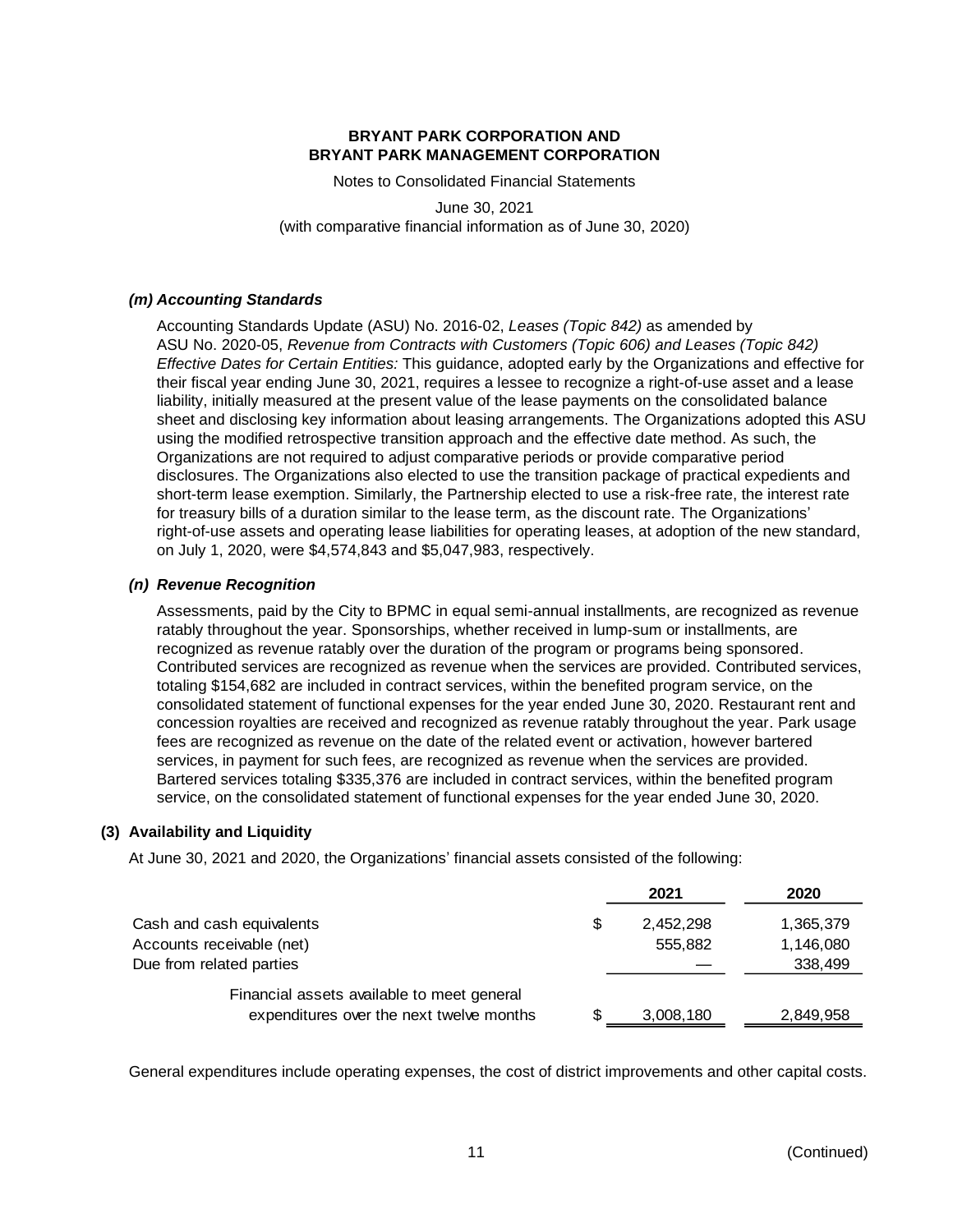Notes to Consolidated Financial Statements

June 30, 2021 (with comparative financial information as of June 30, 2020)

The spread of the coronavirus (COVID-19) around the world continues to cause significant volatility in the U.S. and international markets. There is significant uncertainty around the breadth and duration of business disruptions related to COVID-19, as well as its impact on the U.S. and international economies and, as such, the Organizations are unable to determine if it will have a material impact on future operations.

Business disruption caused by the coronavirus pandemic, beginning in March 2020, caused the closure of the Bryant Park Restaurant (note 4), as well as the cancelation or postponement of all Park events and programs during the spring and summer of 2020. Continued limits on public gatherings and restaurant capacity, and the slow return of midtown office workers and tourists has greatly impacted what had been regular and scheduled revenues in excess of \$8,500,000 from restaurant rent, concession royalties, Winter Village (note 5) sponsorship and assessments, all of which provided the funds needed for ordinary park operations and Winter Village start-up costs. Similarly, other sponsorship, park use fees and other revenues are dependent on the return of more regular midtown business activity. BPC, as noted in note 12, received a Payroll Protection Program loan, and BPMC increased its assessment by \$900,000 for the year ended June 30, 2021 in order to offset reductions in revenue from restaurant rent, concession and park use fees. Winter Village operating revenues, received primarily in December and January, have provided surplus funds, after the costs of production, for the last six fiscal years. Surplus Winter Village revenue is used to fund seasonal repairs and capitalized improvements. The Winter Village physical plant, operations and admission policies were changed, for fiscal 2021, in order to reduce capacity, promote social distancing and foster a more outdoor experience for visitors. Winter Village produced surplus revenues of \$2,268,041 and \$5,289,203 for the years ended June 30, 2021 and 2020 respectively. Any excess cash is invested in short term investments, including money market accounts and certificates of deposit.

# **(4) The Restaurant at Bryant Park**

BPC entered into an indenture of lease with Ark Bryant Park Corporation (Ark), operator of the Restaurant at Bryant Park (the Restaurant). The lease commenced upon completion of the Restaurant in May 1995 for a 20-year term, with a tenant's option to renew for a further period of 10 years (the renewal term). Ark, effective May 1, 2015, exercised their renewal option. The lease provided for annual minimum basic rent of \$275,000, as well as for additional rent, if restaurant gross receipts, as defined, exceed \$3,437,500 for the calendar year. Rent is determined as follows: 8.0% of the first \$5,000,000 of gross receipts, 9.0% of the next \$5,000,000, and 10.0% of gross receipts in excess of \$10,000,000. The annual minimum basic rent for each year of the renewal term is \$1,219,933. Under an amendment of the indenture of lease, Ark constructed, and has operated a related cafe (the Café) in the park for which it agreed to pay additional rent equal to 8.0% of the Café's gross receipts. On February 18, 2005, BPC and Ark entered into a separate indenture of lease for the Café (the cafe lease). Under the cafe lease, as amended by an agreement dated July 2, 2009, Ark had agreed to operate the Café through April 30, 2019. A new café lease, agreed to by the parties, dated June 15, 2018, extends the term to April 30, 2025. The cafe lease provides for annual basic rent of \$400,000 plus 16.5% of gross receipts in excess of \$2,500,000. The Restaurant and Cafe were unable to operate during the months of April through June 2020, and then only outdoors or at reduced capacity through the spring of 2020, due to the coronavirus pandemic. Ark did not make any rent payments during the months of April through August 2020. BPC agreed to abate the minimum basic rent for these months, net of payments made in excess of minimum basic rent in January, February and March of 2020, amounting to \$134,600, and overpayments of prior years' additional rent of \$107,623 provided that Ark make monthly payments of \$100,000 toward the combined rents for the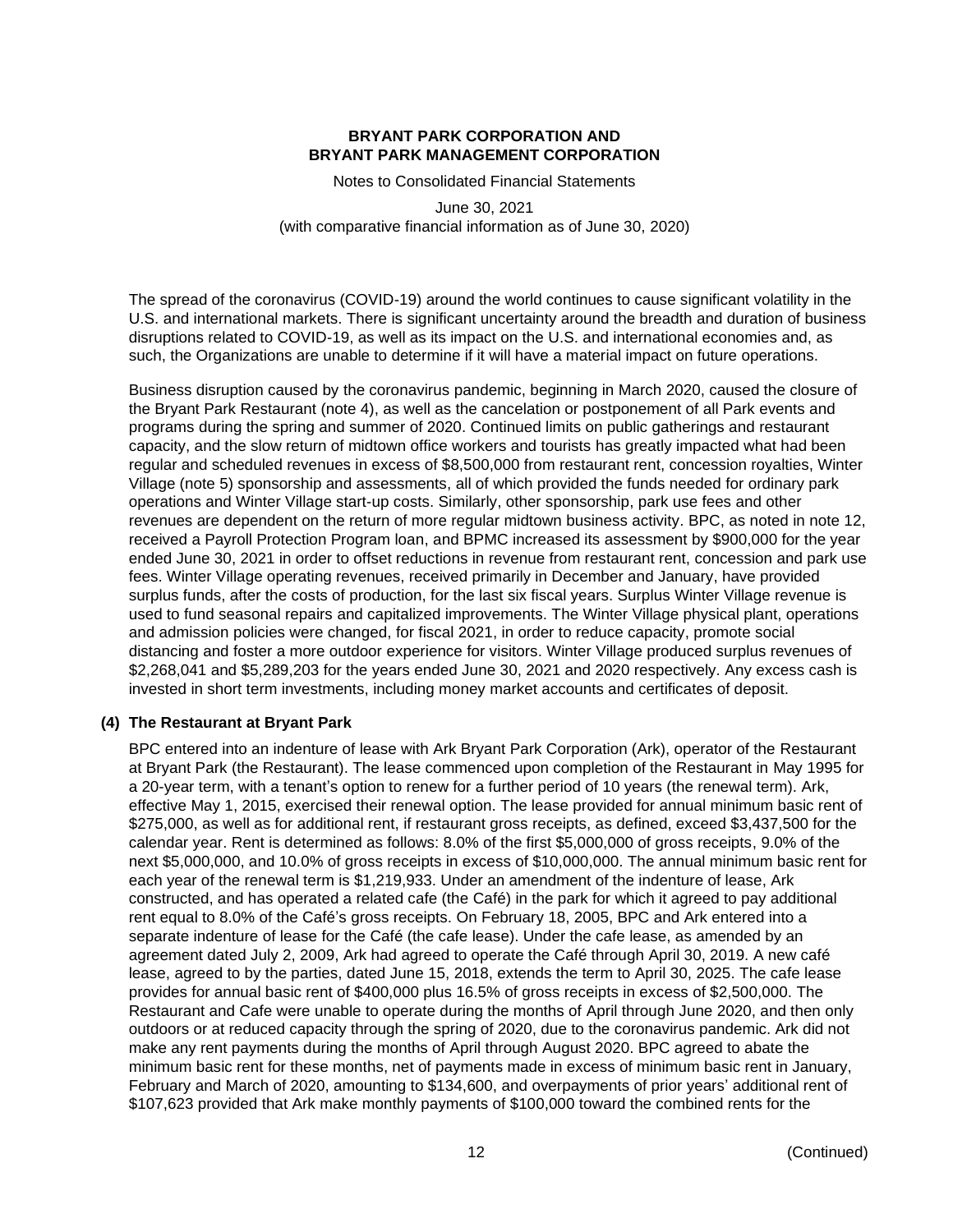Notes to Consolidated Financial Statements

# June 30, 2021 (with comparative financial information as of June 30, 2020)

Restaurant and the Café for the months of September through December 2020 and resume monthly payments of minimum basic rent for calendar 2021. Basic rent receivable at June 30, 2021 and 2020 amounted to \$209,967 and \$253,251, respectively. The entire amount receivable at June 30, 2020 which had been reserved for as bad debt, has been settled. Rental revenue from the Restaurant and Cafe for the years ended June 30, 2021 and 2020 totaled \$889,057 and \$320,912 and \$1,544,806 and \$529,618, respectively.

Restaurant design and construction is stated at cost less accumulated depreciation. Depreciation is provided over a 20-year period.

At June 30, 2021 and 2020, restaurant design and construction consisted of the following:

|                                         |    | 2021        | 2020        |
|-----------------------------------------|----|-------------|-------------|
| Restaurant design and construction      | \$ | 4,690,221   | 4,690,221   |
| Capitalized interest                    |    | 155,454     | 155,454     |
| Restaurant improvements                 |    | 372,375     | 372,375     |
|                                         |    | 5,218,050   | 5,218,050   |
| Accumulated depreciation                |    | (5,059,793) | (5,041,174) |
| Restaurant design and construction, net | S. | 158,257     | 176,876     |

For the years ended June 30, 2021 and 2020, revenue and expenses recognized by BPC related to the Restaurant were as follows:

|                                                |   | 2021      | 2020       |
|------------------------------------------------|---|-----------|------------|
| Restaurant and Café rental income              | S | 1,209,967 | 2,074,424  |
| Bad debt expense                               |   |           | (253, 251) |
| Depreciation expense                           |   | (18, 619) | (18, 619)  |
| Increase in net assets from restaurant-related |   |           |            |
| activities                                     |   | 1,191,348 | 1,802,554  |

Ark's leases provide for monthly payments of base rent plus additional percentage rent, based on the prior year's additional rent. Payments of any excess percentage rent are calculated and paid on an annual basis. There was no excess percentage rent included in accounts receivable and other assets at either June 30, 2021 or June 30, 2020.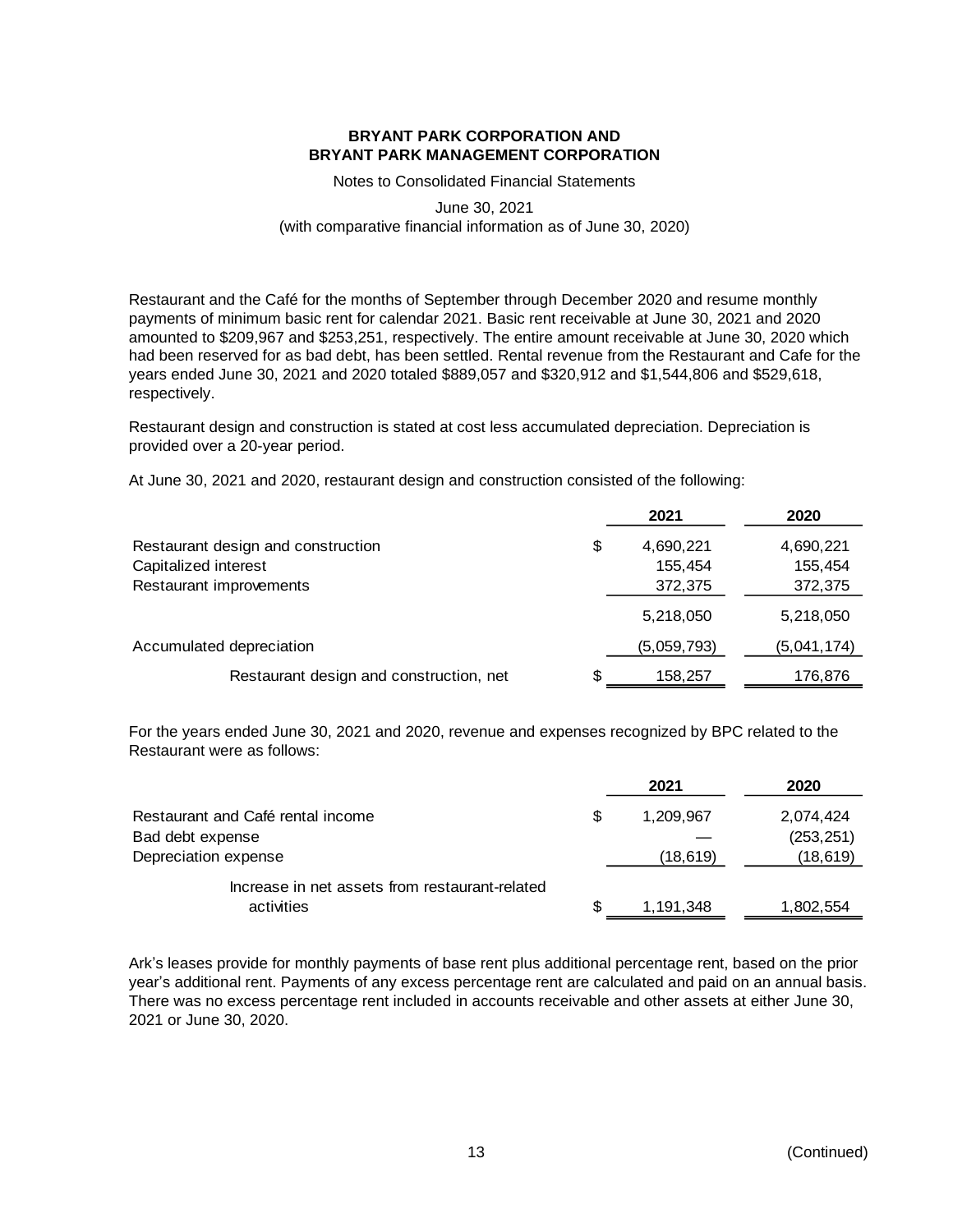Notes to Consolidated Financial Statements

June 30, 2021 (with comparative financial information as of June 30, 2020)

### **(5) Winter Village**

Since October 2005, the lawn at Bryant Park has been converted into a skating rink during the winter months. The skating rink, skate deck, pavilion and the related restaurant and holiday shops make up the Winter Village (the Village). Village revenues are comprised of; skate pavilion revenue, including skate and locker rentals, skate lessons, party room rental and activations on the skate deck; catering and restaurant/food hall revenue and holiday market royalties. BPC produces the Village, retaining a rink operator and a holiday market producer to operate the three Village components. In addition, sponsorship revenue is received to support Village operations.

For the years ended June 30, 2021 and 2020, revenue recognized by BPC related to the Village were as follows:

|                                        |    | 2021      | 2020       |
|----------------------------------------|----|-----------|------------|
| Skate pavilion revenue                 | \$ | 5,319,218 | 7,939,388  |
| Catering, restaurant/food hall revenue |    | 56,143    | 480,370    |
| Holiday market royalties               |    | 738,858   | 2,589,759  |
|                                        |    | 6.114.219 | 11,009,517 |
| Sponsorship revenue                    |    | 2,557,603 | 3,089,841  |
| Total Winter Village revenue           | S. | 8,671,822 | 14,099,358 |

No admission is charged for skating at the Village. The costs associated with the Village operation are reported as a separate program. Additional revenues and reimbursable expenses of \$997,075, related to the operation of the holiday market and food hall were owed to BPC, and included in accounts receivable and other assets at June 30, 2020.

# **(6) Property and Equipment, Net**

Property and equipment are stated at cost less accumulated depreciation and amortization. Depreciation is provided on a straight-line basis over an estimated useful life of three to five years. Leasehold improvements are amortized over the estimated useful lives of the improvements or the lease terms, if shorter.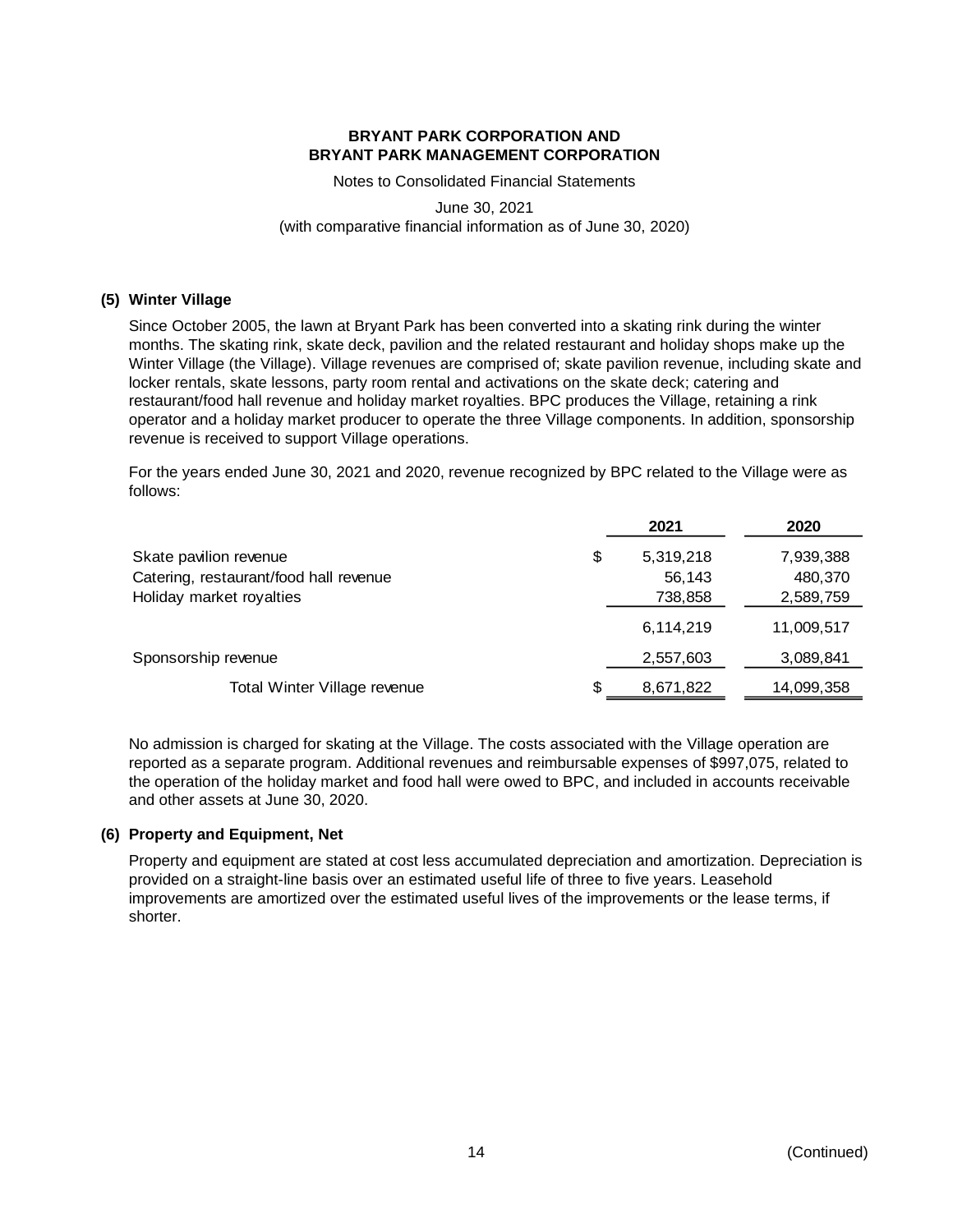Notes to Consolidated Financial Statements

# June 30, 2021 (with comparative financial information as of June 30, 2020)

At June 30, 2021 and 2020, property and equipment, net consisted of the following:

|                                           |     | 2021        | 2020        |
|-------------------------------------------|-----|-------------|-------------|
| Furniture and equipment                   | \$  | 2,080,115   | 2,208,802   |
| Leasehold improvements                    |     | 231,991     | 231,991     |
|                                           |     | 2,312,106   | 2,440,793   |
| Accumulated depreciation and amortization |     | (2,024,290) | (1,989,316) |
| Property and equipment, net               | \$. | 287,816     | 451,477     |

BPC wrote-off \$199,152 and \$269,227 of obsolete furniture and equipment, primarily damaged park chairs, tables and umbrellas during the years ended June 30, 2021 and 2020, respectively.

# **(7) Pension Benefits**

BPC has a defined-contribution retirement plan covering all personnel. Pension cost for the years ended June 30, 2021 and 2020 was \$85,425 and \$140,272, respectively.

# **(8) Lease Agreements**

On April 12, 2017, BPC and the Partnership amended their lease agreement at 5 Bryant Park (1065 Avenue of the Americas), New York, New York, to extend its term for an additional 10 years, commencing March 1, 2018. The original lease commenced on January 1, 2010 and was to expire February 28, 2018. BPC has been allocated its proportionate share, based on utilization, of the amortization of the right-of-use asset associated with this lease for the year ended June 30, 2021 and the straight-line rental expense and deferred rent obligation for the year ended June 30, 2020. BPC's share of right-of use amortization and rent expense amounted to \$619,656 and \$610,119 for the years ended June 30, 2021 and 2020, respectively. Deferred rent obligation of \$473,190 at June 30, 2020 is included in accounts payable and accrued expenses.

BPC also leases basement storage space at 70 West 40th Street, New York, New York and warehouse space in Warwick, New York. The lease for the 40<sup>th</sup> Street space commenced on August 15, 2008 and expires on August 31, 2023. Right-of-use amortization and rent expense for this space was \$53,055 and \$46,272 for the years ended June 30, 2021 and 2020, respectively. The lease for warehouse space at 9 Kavalec Lane, Warwick, New York commenced on June 15, 2017 and expired, as amended and extended by agreements dated April 5, 2019 and June 3, 2021, on August 31, 2021. Rent expense for the Warwick space was \$49,813, net of reimbursements for storage space used, of \$24,050 and \$3,888 and \$75,350, net of reimbursements of \$25,671 and \$3,768, received from the Winter Village rink operator and the Partnership, respectively, for the years ended June 30, 2021 and 2020, respectively. On July 8, 2021, BPC entered into a lease for replacement warehouse space at 122 State School Road, Warwick, New York which commenced on August 15, 2021 and expires on August 15, 2023.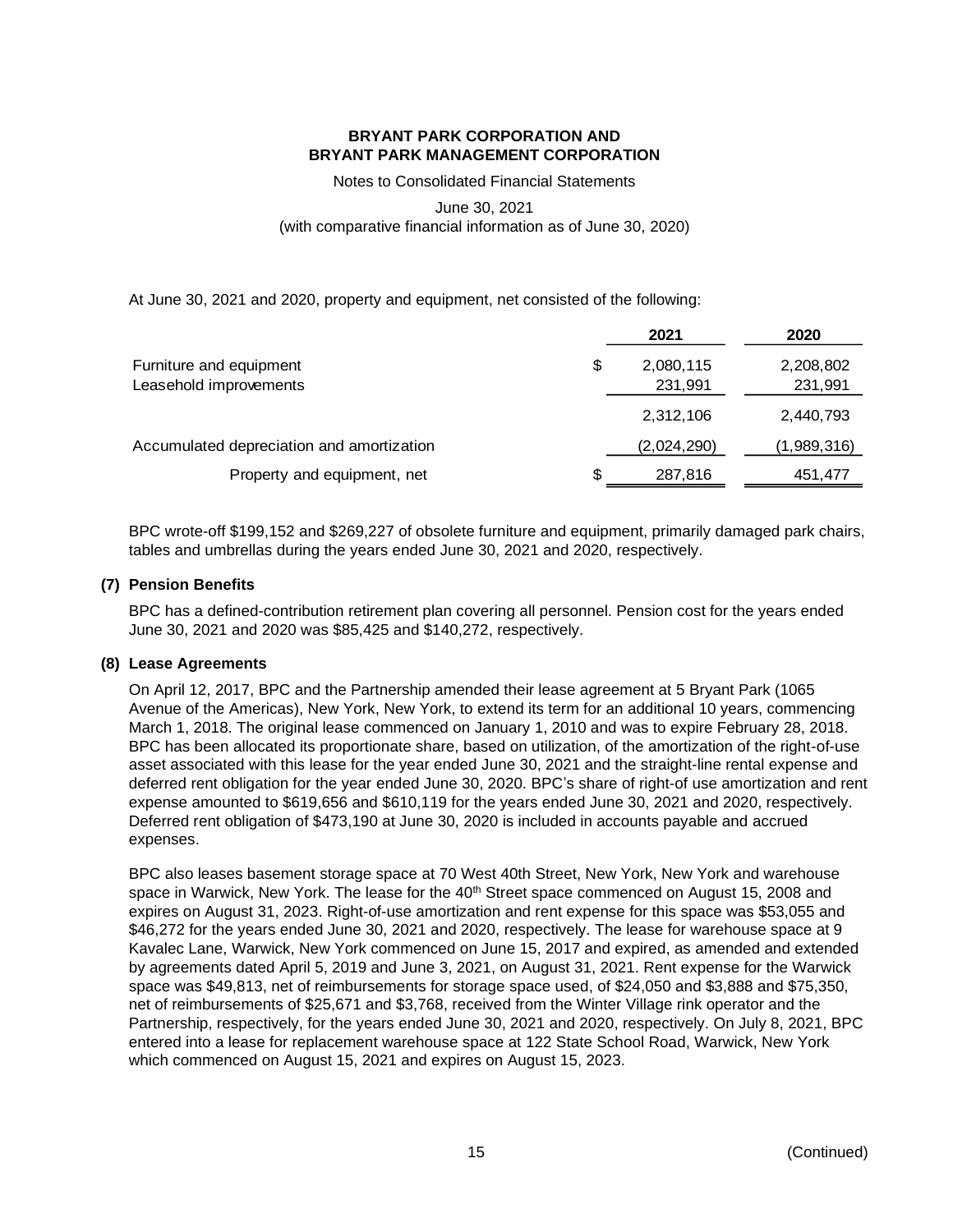Notes to Consolidated Financial Statements

# June 30, 2021 (with comparative financial information as of June 30, 2020)

The future minimum lease payments, based on current allocation percentages, are as follows:

|                      | Warwick     |        |                                |         |               |           |  |
|----------------------|-------------|--------|--------------------------------|---------|---------------|-----------|--|
|                      | 40th Street |        | <b>State School</b><br>Kavalec |         | 5 Bryant Park | Total     |  |
| Year ending June 30: |             |        |                                |         |               |           |  |
| 2022                 | \$          | 30,000 | 14,000                         | 87,507  | 613,878       | 745,385   |  |
| 2023                 |             | 30,000 |                                | 101,751 | 626,668       | 758,419   |  |
| 2024                 |             | 5,000  |                                | 12,750  | 652,246       | 669,996   |  |
| 2025                 |             |        |                                |         | 652,246       | 652,246   |  |
| 2026                 |             |        |                                |         | 652,246       | 652,246   |  |
| Thereafter           |             |        |                                |         | 1,087,076     | 1,087,076 |  |
| Total                |             | 65,000 | 14,000                         | 202,008 | 4,284,360     | 4,565,368 |  |
| Less:                |             |        |                                |         |               |           |  |
| Interest             |             | 139    |                                |         | 73,303        | 73,442    |  |
| Prepaid rent         |             |        |                                |         | 51,157        | 51,157    |  |
| 2022 lease           |             |        |                                | 202,008 |               | 202,008   |  |
| Short-term lease     |             |        | 14,000                         |         |               | 14,000    |  |
|                      |             | 139    | 14,000                         | 202,008 | 124,460       | 340,607   |  |
| Lease liability      | \$          | 64,861 |                                |         | 4,159,900     | 4,224,761 |  |

As of June 30, 2021, BPC is jointly liable for total lease commitments of \$7,120,425 at 5 Bryant Park.

The weighted average remaining lease term and the weighted average discount rate for operating leases at June 30, 2021 are 8.33 years and 0.945%, respectively.

In addition to rent received for the Restaurant (note 4), BPC receives monthly license fees from the operators of five food concession kiosks and two newsstands in the Park. The newsstands are being operated on a month-to-month basis, under the same terms of a license agreement which expired September 30, 2019. The food kiosk licenses expire on various dates, through April 30, 2027.

The future minimum license fees under the food concession license agreements are as follows:

| Year ending June 30: |                 |
|----------------------|-----------------|
| 2022                 | \$<br>963,935   |
| 2023                 | 982,945         |
| 2024                 | 1,002,534       |
| 2025                 | 804,863         |
| 2026                 | 168,044         |
| Thereafter           | 143,520         |
|                      | \$<br>4,065,841 |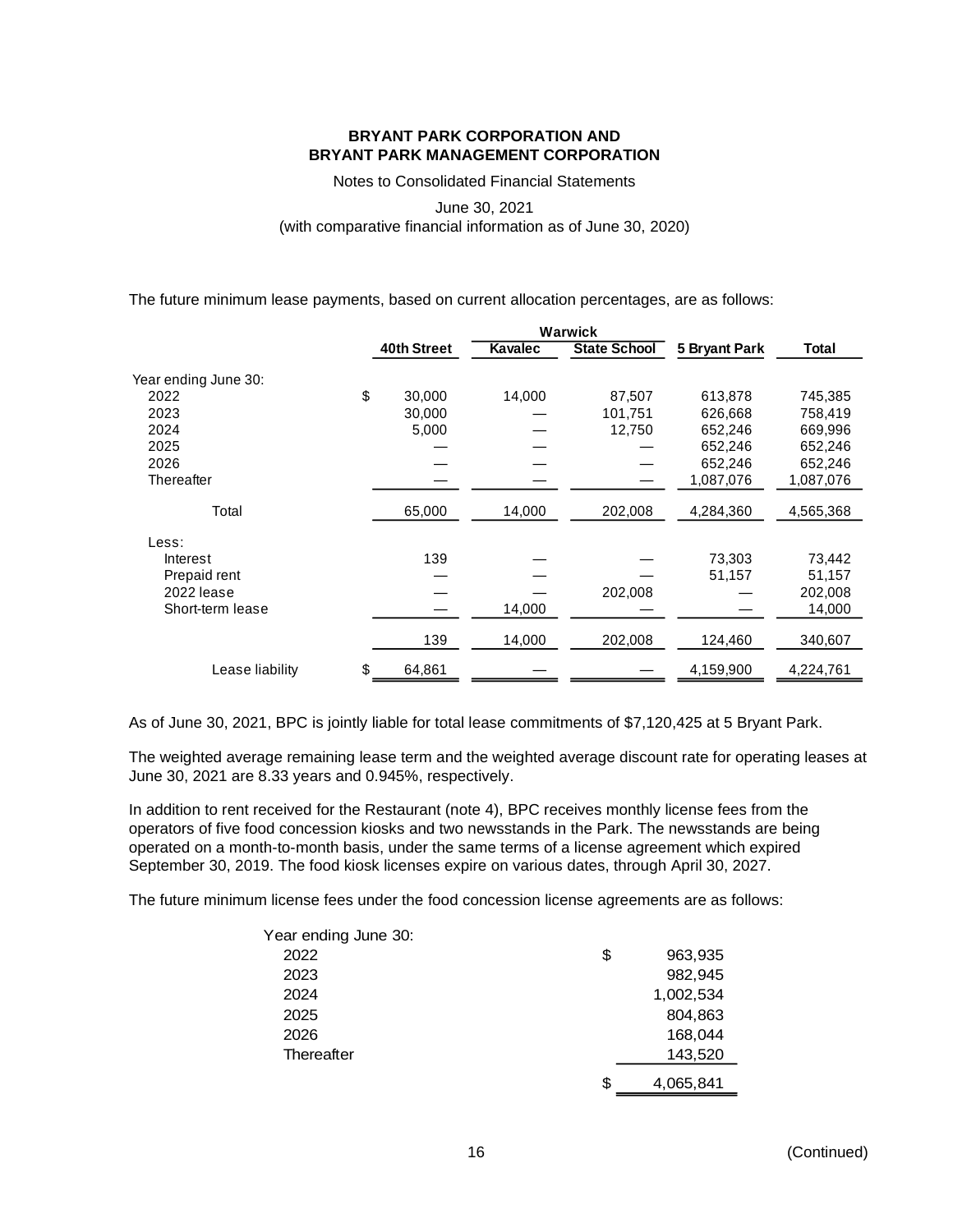Notes to Consolidated Financial Statements

June 30, 2021 (with comparative financial information as of June 30, 2020)

License fees of \$660,287 and \$1,191,708 are included in parks revenue on the statement of activities for the years ended June 30, 2021 and 2020, respectively.

### **(9) Litigation**

The Organizations are defendants in various legal actions arising out of the normal course of their operations. Although the final outcome of such actions cannot currently be determined, management is of the opinion that eventual liability, if any, will not have a material adverse effect on the consolidated financial position of the Organizations.

### **(10) Related Parties**

The Partnership is a business improvement district with which the Organizations share common management and office space. At June 30, 2021 the Organizations were indebted to the Partnership for their net proportionate share of certain joint revenues and expenses in the amount of \$457,930. At June 30, 2020 the Partnership was indebted to the Organizations for its net proportionate share of certain joint revenues and expenses in the amount of \$338,499.

A vice-president of the Organizations' landlord, for their office space at 5 Bryant Park, as described in note 9, is a member of the BPMC board of directors. Similarly, the vice-president for the agent of the owners of the building at 70 West 40<sup>th</sup> Street, where the Organizations lease basement storage space as described in note 8, is a member of the BPMC board of directors. In each case, the Organizations pay a market rent, and the relationships are disclosed in the board members' conflict of interest disclosures.

### **(11) Bank Loan**

On September 27, 2016, the Organizations' term loan agreement with New York Commercial Bank (NYCB) dated September 27, 2011 was amended, extending the maturity date to September 27, 2021. Amendment Number 2 to the Term Loan Agreement, dated January 3, 2020 changed certain financial covenants contained in agreement, increasing the Organizations' maximum allowed leverage ratio and decreasing the minimum required net worth, as defined in the agreement. Amendment Number 3 to the Term Loan Agreement, dated September 27, 2021 extended the maturity date to December 27, 2021. The amended loan, in the original principal amount of \$3,395,874, bears interest at an annual rate of 4.3% and is payable over five years and three months. The proceeds of the loan were used to finance a new underground power facility in Bryant Park (included in district improvements). Under the loan agreement, NYCB has a security interest in the Organizations' assessments and all funds maintained with NYCB (approximately \$1,065,467 at June 30, 2021).

Pursuant to the terms of a COVID-19 Relief Agreement, dated April 8, 2020, NYCB deferred the six scheduled monthly payments of principal and interest from May 1, 2020 through October 1, 2020 to the maturity date of the loan. A second COVID-19 Relief Agreement, dated November 5, 2020, permitted the Organizations to make interest only payments for the six months December 2020 through May 2021.

Interest expense on the term loan was \$120,601 and \$124,304 for the years ended June 30, 2021 and 2020, respectively.